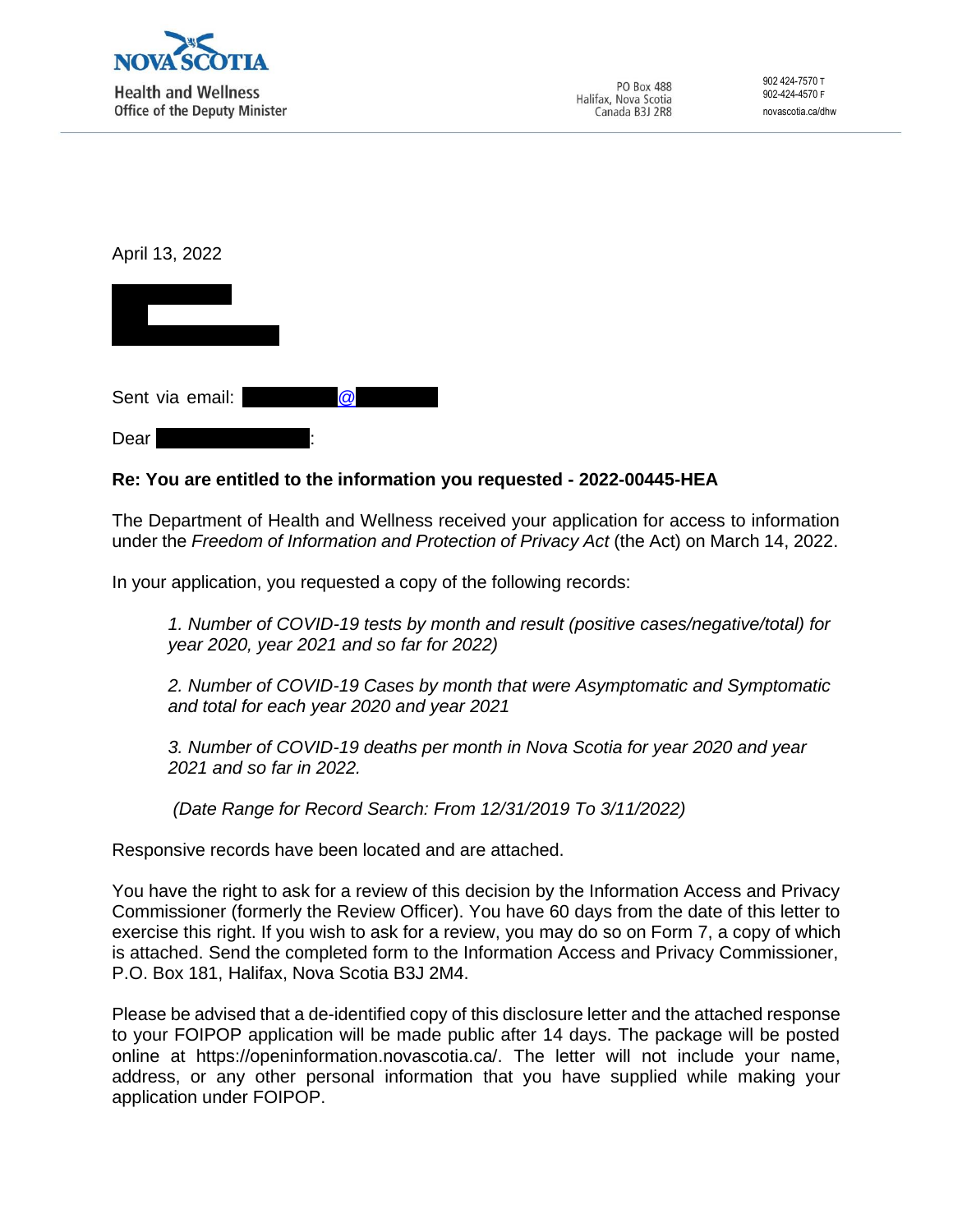Please contact Melinda Frelick at 902-424-6920 or by e-mail at [melinda.frelick@novascotia.ca,](mailto:melinda.frelick@novascotia.ca) if you need further assistance regarding this application.

Sincerely,

Craig Beaton

Associate Deputy Minister

Attachment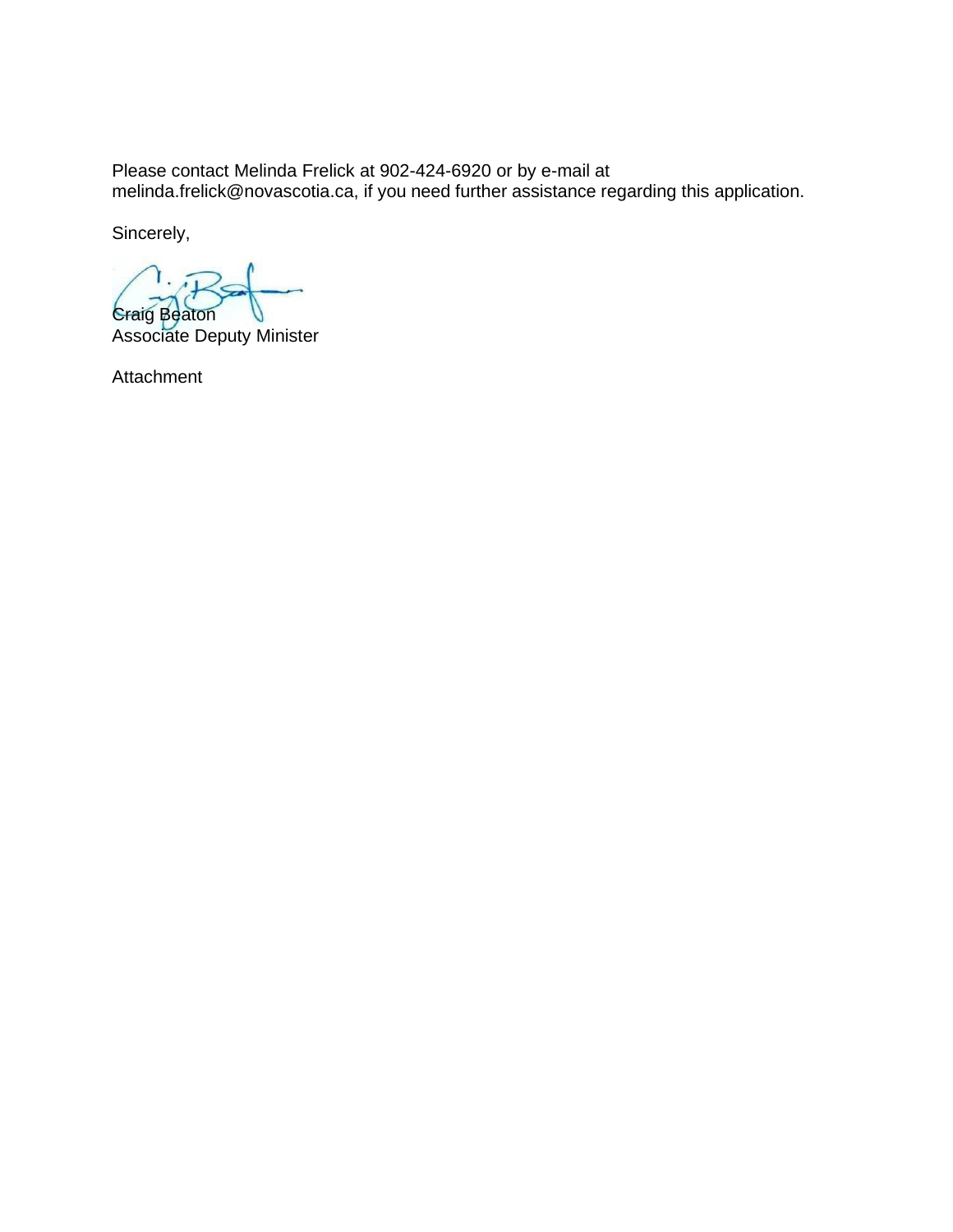#### **FOIPOP Request 2022-00445-HEA**

#### **Data Notes:**

- Data sources are Panorama for symptom status and mortalit y, and the province' s p ublic health lab's line list of completed tests (includes data for 01MAR2020 to 16MAR2022).
	- o Data entry of cases during the recent Omicron wave (correspon d in g roughly from 08DEC2021 to present) Is inco mplete.
	- o Ent ry of symptom information beyond the first wave is limi ted.
	- o Information from the public healt h lab pertains only to PCR tests, and not rapid antigen test s.
	- o The month of March 2022 is not yet complete , and so neither is the data for this period.
	- o PCR test eligibi lity has been limited for much of the Omicron wave (effective date of eligibi lit y change was 27DEC2021), and only reverted to more broad access in recent weeks.
- Cases captured in Panorama are those that meet the Public Health Agency of Canada case de finition (http s:/ / w ww.canada.ca/ [en/ public-hea lth/ ser vices/ diseases/ 2019-novel-](http://www.canada.ca/en/public-health/services/diseases/2019-novel-cornnavirus-infection/health) cornn aviru s-infect ion/ healthprofessionals/ nat ional-case -definition.htm l#dec) :

### **Confirmed case**

**or**

A.person with confirmation of infection with SARS-CoV-2 documented by:

- The detect ion of at least 1 specific gene target by a validated laboratory-based nucleic acid amplification test (NA.AT) assay (e.g. real-time PCR or nucleic acid sequencing) performed at a community, hospit al, or reference laboratory (the National Microbiology Laboratory or a provincial public health laborat ory)
- The detection of at least 1 specific gene target by a validated point-of-care (POC) NAAT that has been deemed acceptable to provide a fina l result (i.e. does not require confirmatory testing) **or**
- Seroconversion or diagnostic rise (at least 4-fold or greater from baseline) in viral specific antibody titre in serum or plasma lJsing a validated laboratory-based serological assay for SARS- $Cov-2$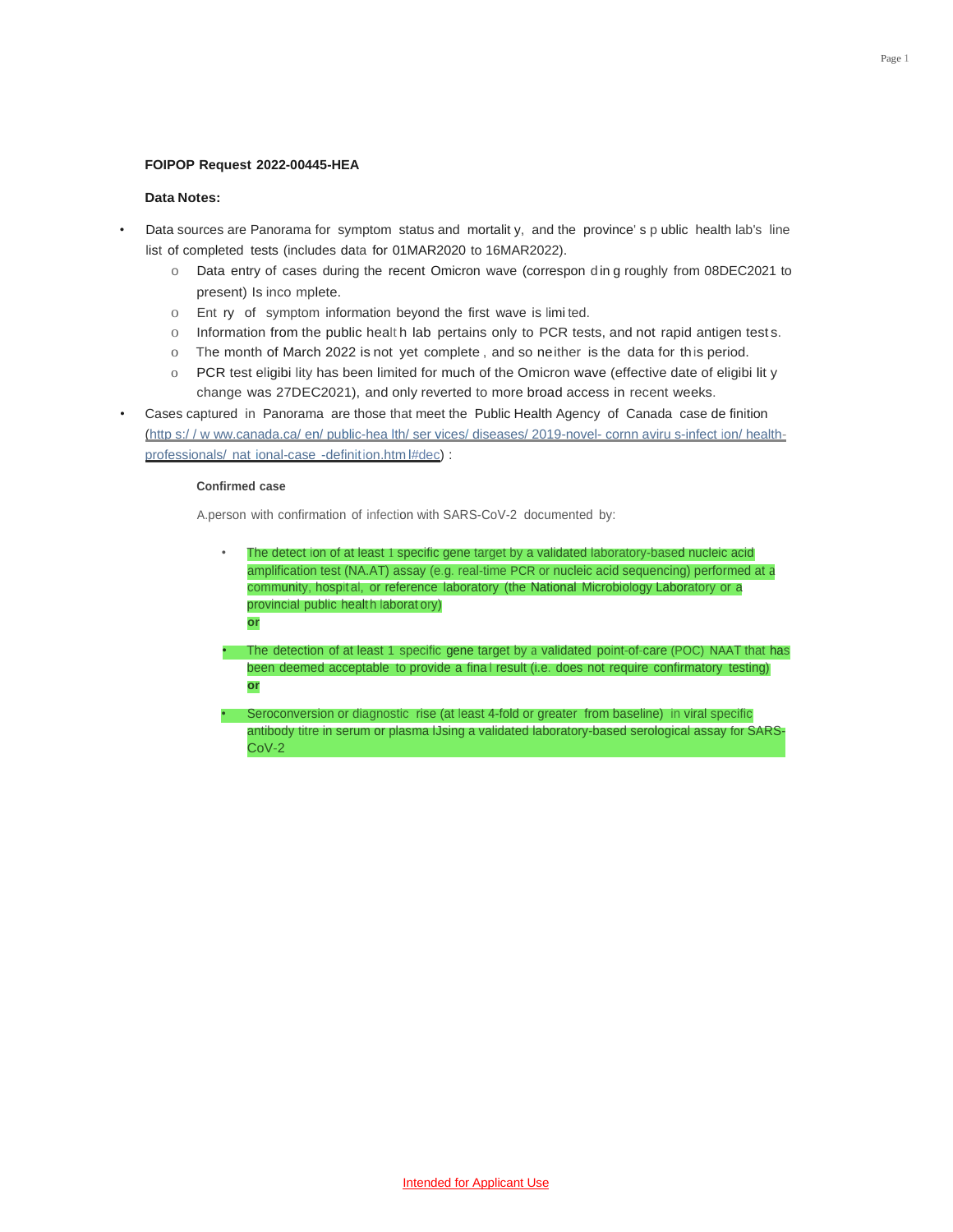## **Request:**

*1, Number of COVID-19 tests by month and result (positive cases/negative/total} for year 2020, year 2021 and so far for 2022)*

*2, Number of COVID-19 Cases by month that Were Asymptomatic and Symptomatic and total for each year 2020 and year 2021*

*3. Number of COV ID-19 deaths per month in Nova Scotia for year 2020 and year 2021 and so far in 2022. (Date Range for Record Search: From 12/31/2019 To 3/11/2022)*

| totalsI                       |                |           |                                   |        |
|-------------------------------|----------------|-----------|-----------------------------------|--------|
| Month of Sample<br>Collection | Positives      | Negatives | Pending<br>or Inval id<br>Resul t | Tota I |
| JAN2□20                       | п              | 1         | 0                                 | 1      |
| FEB2020                       | 0              | 1'9       | 0                                 | 1.9    |
| <b>MAR2020</b>                | 178            | 7651      | 22                                | 7851   |
| APR2020                       | 770            | 24021     | 82                                | 24873  |
| MAY2020                       | 96             | 17748     | 5                                 | 17849  |
| <b>JUN2020-</b>               | $\overline{7}$ | 15651     | 8                                 | 15666  |
| <b>JUL2020</b>                | $\overline{7}$ | 12361     | 4                                 | 12372  |
| AUG2020                       | 19             | 16101     | 8                                 | 16128  |
| SEP2020                       | 4              | 28853     | $\overline{7}$                    | 28864  |
| OCT2020                       | 22             | 21842     | 6                                 | 21870  |
| <b>NOV2020</b>                | 223            | 45040     | 11                                | 46274  |
| <b>DEC2020</b>                | 167            | 46532     | 8                                 | 46707  |
| <b>JAN2021</b>                | 89             | 46996     | 7                                 | 47092  |
| FEB2021                       | 62             | 50890     | 2                                 | 50954  |
| <b>MAR2021</b>                | 71             | 85942     | 12                                | 86025  |
| APR2021                       | 1306           | 192611    | 53                                | 193970 |
| MAY2021                       | 2520           | 197475    | 138                               | 200133 |
| <b>JUN2021</b>                | 235            | 118758    | 43                                | 119036 |
| <b>JUL2021</b>                | 59             | 84107     | 36                                | 84202  |
| AUG2021                       | 148            | 87360     | 44                                | 87552  |
| SEP2021                       | 715            | 101897    | 60                                | 102672 |
| OCT2021                       | 696            | 89841     | 61                                | 90598  |
| NOV2021                       | 944            | 91453     | 71                                | 92468  |
| <b>DEC2021</b>                | 12108          | 170493    | 609                               | 183210 |

Table l COVID -19 PCR tests performed by the Public Health Lab (monthly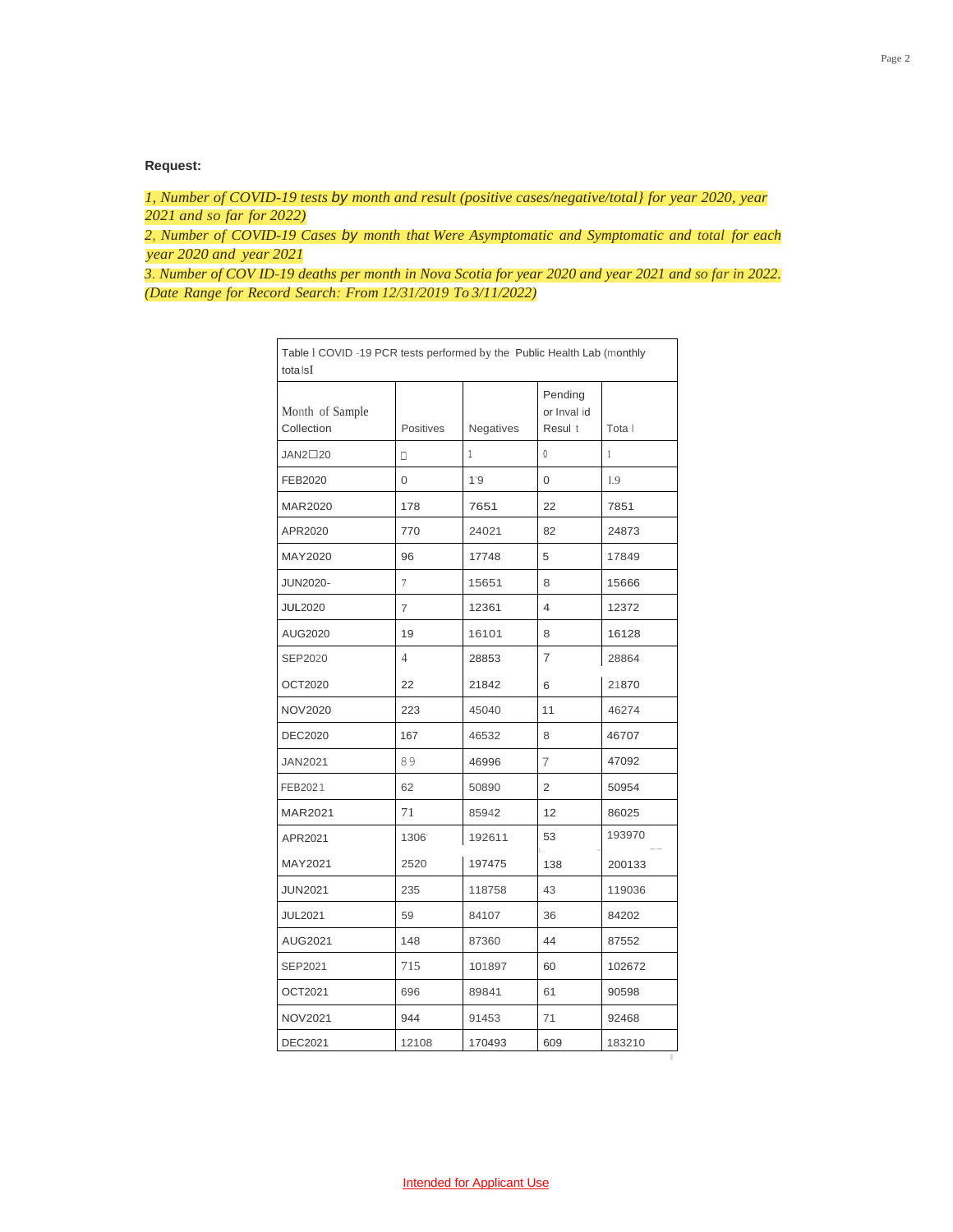| total(s)                      |           |                  |                                 |        |  |  |
|-------------------------------|-----------|------------------|---------------------------------|--------|--|--|
| Month of Sample<br>Collection | Positives | <b>Negatives</b> | Pending<br>or Invalid<br>Result | Total  |  |  |
| <b>JAN2022</b>                | 18265     | 102218           | 837                             | 111320 |  |  |
| FEB2022                       | 7548      | 48836            | 490                             | 56874  |  |  |
| <b>MAR2022</b>                | 4928      | 17046            | 1399                            | 23373  |  |  |

Table 1. COVID '-19 PCR tests performed by the Pub lic Health **Lab** ( monthly

|                               |             | Table 2. Panorama-entered COVID-19 cases by symptom status [monthly totals) |                           |           |
|-------------------------------|-------------|-----------------------------------------------------------------------------|---------------------------|-----------|
| Month of<br>Case<br>Detection | Symptomatic | Asyn;iptom atic                                                             | Unknown or<br>Not Entered | Total     |
| (111AR2020                    | 144         | 34                                                                          | 69                        | 247       |
| AP.R2020                      | 430         | 266                                                                         | 34                        | 730       |
| MAY2020                       | 54          | 25                                                                          | $\overline{2}$            | <b>BI</b> |
| <b>JUN2020</b>                | 3           | 1                                                                           | 3                         | 7         |
| JII   2020                    | 5           | 1                                                                           | $\Omega$                  | 6         |
| AUG2020                       | 1           | 7                                                                           | $\overline{7}$            | 15        |
| SEP2020                       | 2           | $\Omega$                                                                    | 1                         | 3         |
| OCT2020                       | 8           | $\overline{4}$                                                              | 18                        | $f30-$    |
| <b>NOV2020</b>                | 38          | 49                                                                          | 152                       | 239       |
| <b>DEQ020</b>                 | 33          | 52                                                                          | 71                        | 15&       |
| JAN202'1                      | 4           | 27                                                                          | 44                        | 75        |
| FEB202.'.t                    | 6           | 27                                                                          | 37                        | 70        |
| MAR2021                       | 12          | 39                                                                          | 39                        | 90        |
| APR2021                       | 166         | 388                                                                         | 1001                      | 1555      |
| MAY2021                       | 174         | 585                                                                         | 1571                      | 2330      |
| <b>JUN 2021</b>               | 44          | 85                                                                          | Wl                        | 230       |
| JUU 021                       | 6           | 21                                                                          | 12                        | 39        |
| AUG2021                       | 6           | 56                                                                          | 107                       | 169       |
| SEP2021                       | 35          | 197                                                                         | 526                       | /58.      |
| OCT2021                       | 41          | <b>2S6</b>                                                                  | 405                       | 1102      |
| N OV2021                      | 63          | 229                                                                         | 575                       | 867       |
| <b>DEC202I</b>                | 155         | ns                                                                          | 2157                      | 2540      |